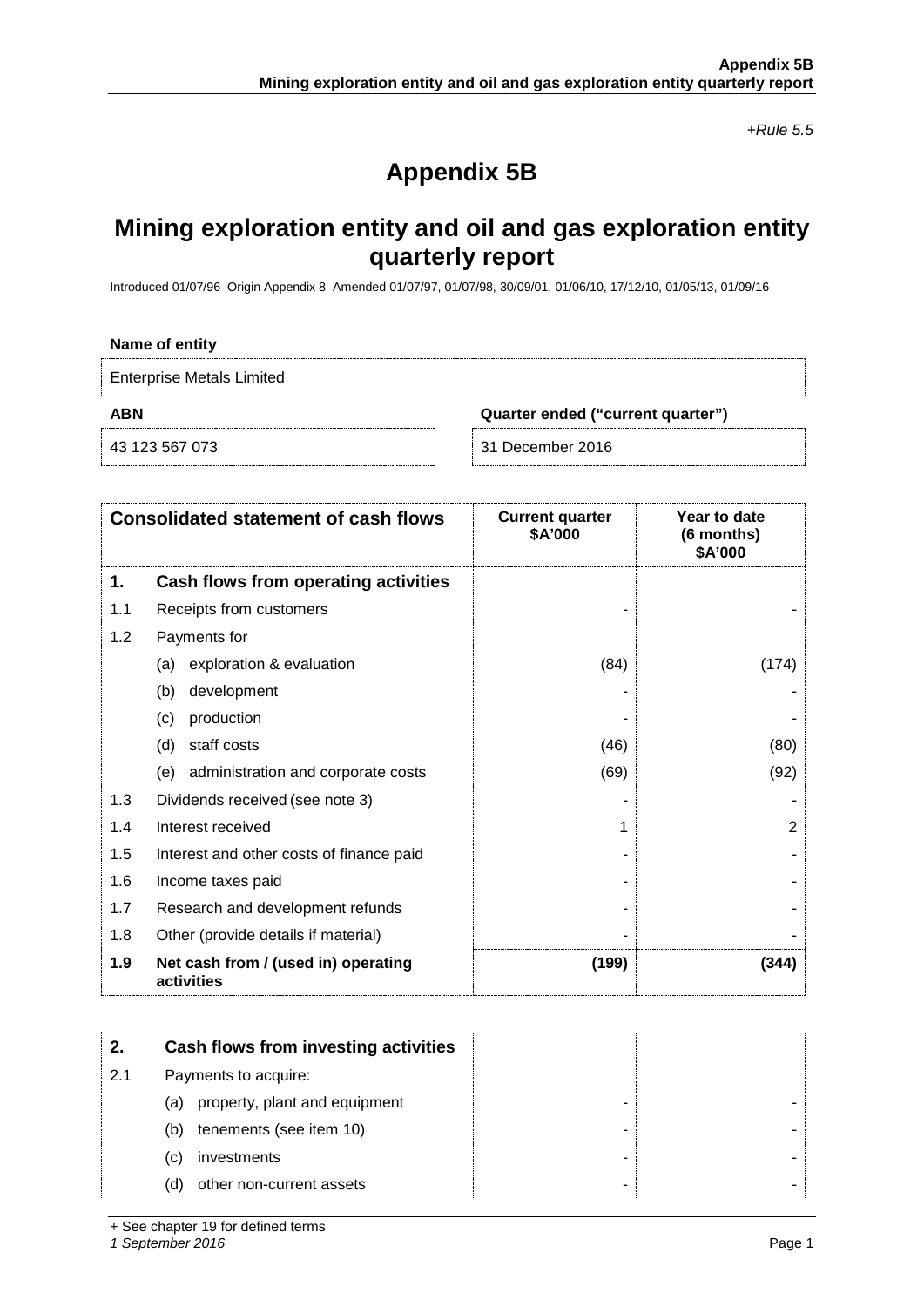#### **Appendix 5B Mining exploration entity and oil and gas exploration entity quarterly report**

|               | <b>Consolidated statement of cash flows</b>       | <b>Current quarter</b><br>\$A'000 | Year to date<br>(6 months)<br>\$A'000 |
|---------------|---------------------------------------------------|-----------------------------------|---------------------------------------|
| $2.2^{\circ}$ | Proceeds from the disposal of:                    |                                   |                                       |
|               | property, plant and equipment<br>(a)              |                                   |                                       |
|               | tenements (see item 10)<br>(b)                    |                                   |                                       |
|               | investments<br>(c)                                | 177                               | 357                                   |
|               | other non-current assets<br>(d)                   |                                   |                                       |
| 2.3           | Cash flows from loans to other entities           |                                   |                                       |
| 2.4           | Dividends received (see note 3)                   |                                   |                                       |
| 2.5           | Other (provide details if material)               |                                   |                                       |
| 2.6           | Net cash from / (used in) investing<br>activities | 177                               | 357                                   |

| 3.   | Cash flows from financing activities                                           |  |
|------|--------------------------------------------------------------------------------|--|
| 3.1  | Proceeds from issues of shares                                                 |  |
| 3.2  | Proceeds from issue of convertible notes                                       |  |
| 3.3  | Proceeds from exercise of share options                                        |  |
| 3.4  | Transaction costs related to issues of<br>shares, convertible notes or options |  |
| 3.5  | Proceeds from borrowings                                                       |  |
| 3.6  | Repayment of borrowings                                                        |  |
| 3.7  | Transaction costs related to loans and<br>borrowings                           |  |
| 3.8  | Dividends paid                                                                 |  |
| 3.9  | Other (provide details if material)                                            |  |
| 3.10 | Net cash from / (used in) financing<br>activities                              |  |

| 4.  | Net increase / (decrease) in cash and<br>cash equivalents for the period |       |     |
|-----|--------------------------------------------------------------------------|-------|-----|
| 4.1 | Cash and cash equivalents at beginning of<br>period                      | 316   | 281 |
| 4.2 | Net cash from / (used in) operating<br>activities (item 1.9 above)       | (199) | 344 |
| 4.3 | Net cash from / (used in) investing activities<br>(item 2.6 above)       | 177   | 357 |
| 4.4 | Net cash from / (used in) financing activities<br>item 3.10 above)       |       |     |
| 4.5 | Effect of movement in exchange rates on<br>cash held                     |       |     |
| 4.6 | Cash and cash equivalents at end of<br>period                            | 294   | 294 |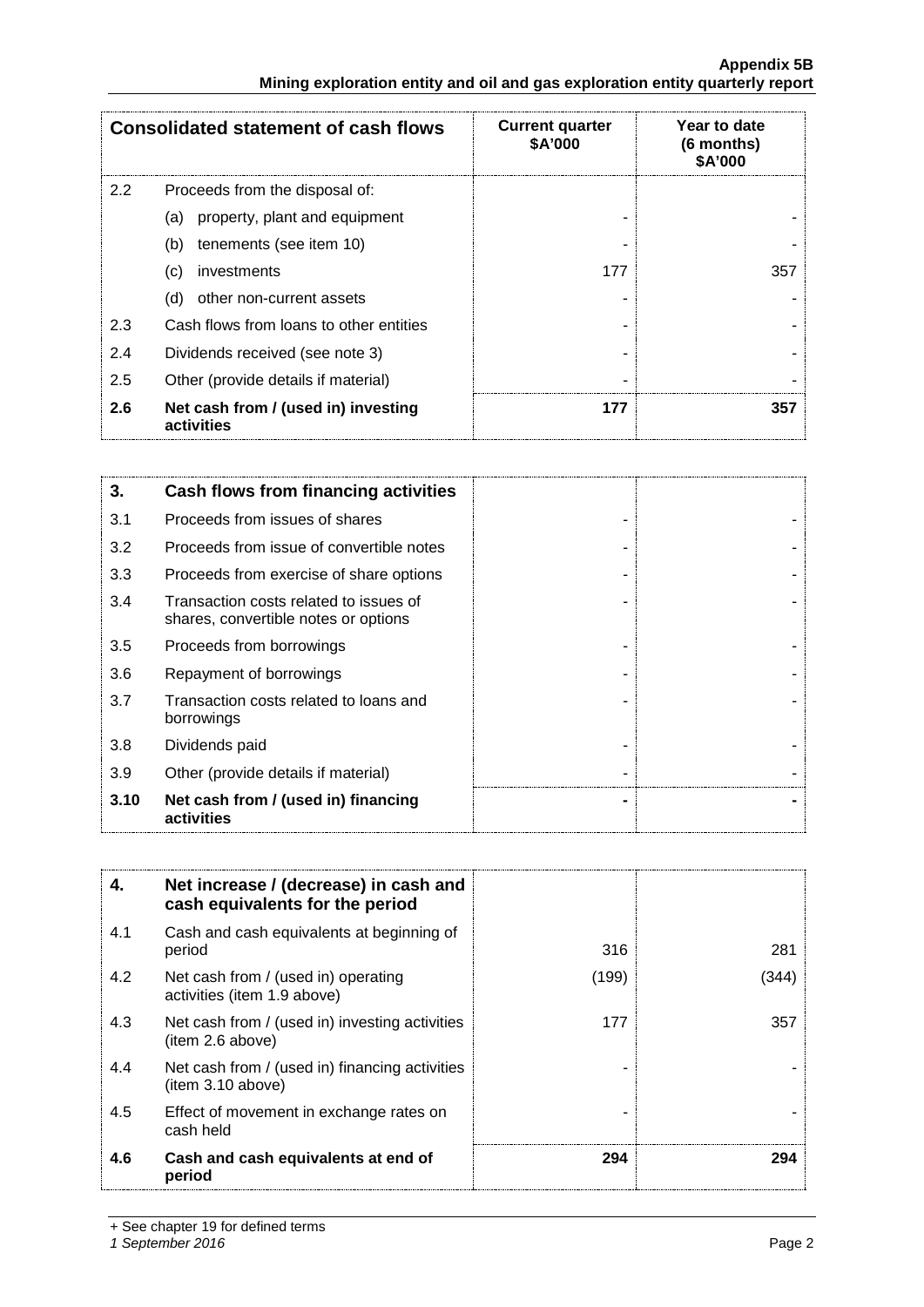| 5.  | Reconciliation of cash and cash<br>equivalents<br>at the end of the quarter (as shown in the<br>consolidated statement of cash flows) to the<br>related items in the accounts | <b>Current quarter</b><br><b>\$A'000</b> | <b>Previous quarter</b><br>\$A'000 |
|-----|-------------------------------------------------------------------------------------------------------------------------------------------------------------------------------|------------------------------------------|------------------------------------|
| 5.1 | <b>Bank balances</b>                                                                                                                                                          | 294                                      | 316                                |
| 5.2 | Call deposits                                                                                                                                                                 |                                          |                                    |
| 5.3 | <b>Bank overdrafts</b>                                                                                                                                                        |                                          |                                    |
| 5.4 | Other (provide details)                                                                                                                                                       |                                          |                                    |
| 5.5 | Cash and cash equivalents at end of<br>quarter (should equal item 4.6 above)                                                                                                  | 294                                      | 316                                |
|     | Shares held in ASX Listed Companies -<br>share value at 31 December 2016                                                                                                      | 1,435                                    | 1.168                              |
|     | Total Cash and liquid securities at the<br>end of the Quarter                                                                                                                 | 1,729                                    | 1,484                              |

## **6.** Payments to directors of the entity and their associates

- 6.1 Aggregate amount of payments to these parties included in item 1.2
- 6.2 Aggregate amount of cash flow from loans to these parties included in item 2.3
- 6.3 Include below any explanation necessary to understand the transactions included in items 6.1 and 6.2

Fees paid to Directors for Director and Consulting Fees

# **7. Payments to related entities of the entity and their associates**

- 7.1 Aggregate amount of payments to these parties included in item 1.2
- 7.2 Aggregate amount of cash flow from loans to these parties included in item 2.3
- 7.3 Include below any explanation necessary to understand the transactions included in items 7.1 and 7.2

N/a

|  | + See chapter 19 for defined terms |  |  |
|--|------------------------------------|--|--|
|  |                                    |  |  |

# *1 September 2016* Page 3

| <b>Current quarter</b><br>\$A'000   |    |  |
|-------------------------------------|----|--|
|                                     | 22 |  |
|                                     |    |  |
| the contract of the contract of the |    |  |

| <b>Current quarter</b><br>\$A'000 |  |
|-----------------------------------|--|
|                                   |  |
|                                   |  |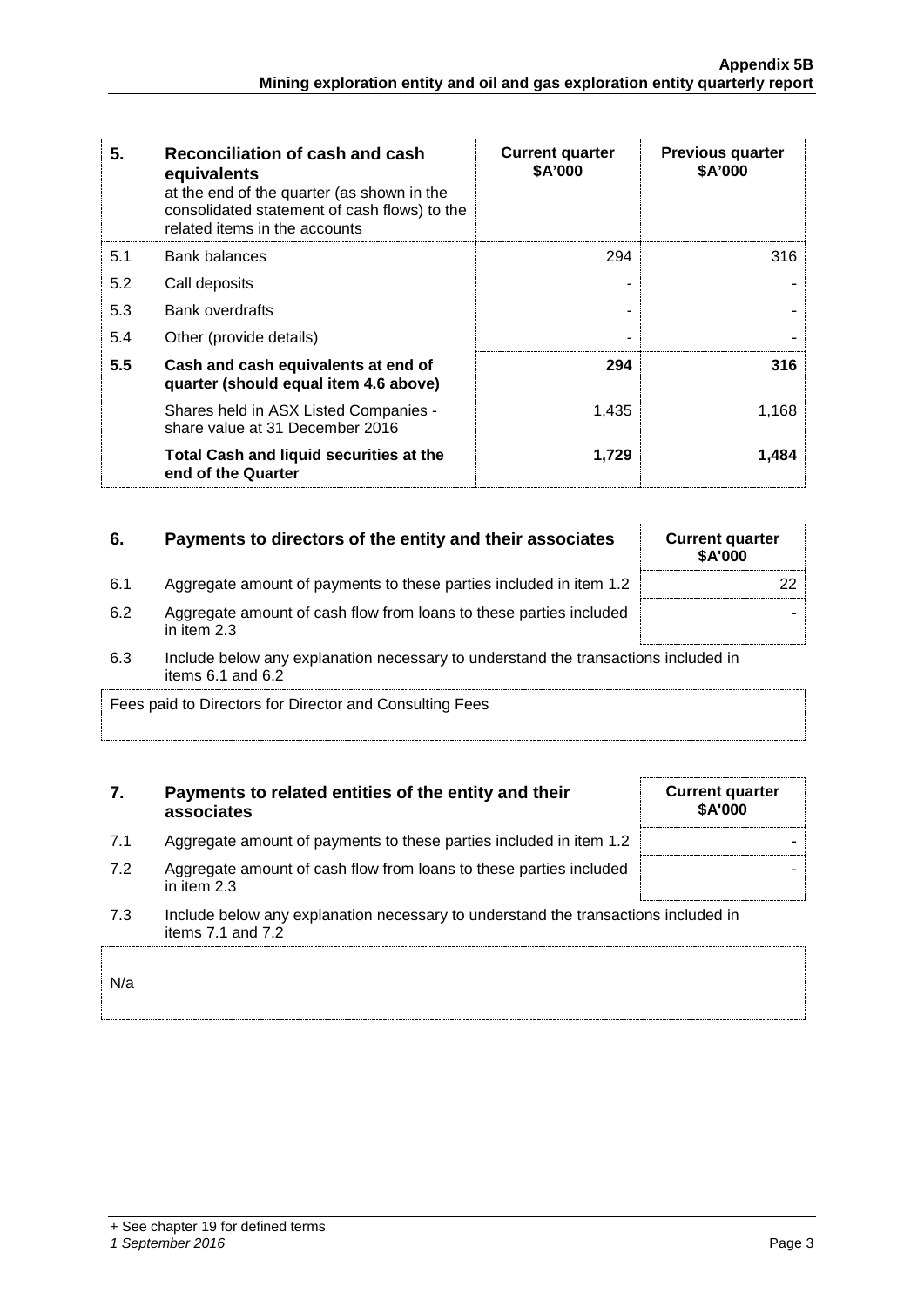| 8.  | <b>Financing facilities available</b><br>Add notes as necessary for an<br>understanding of the position                                                                                                                                                                                      | <b>Total facility amount</b><br>at quarter end<br>\$A'000 | Amount drawn at<br>quarter end<br>\$A'000 |
|-----|----------------------------------------------------------------------------------------------------------------------------------------------------------------------------------------------------------------------------------------------------------------------------------------------|-----------------------------------------------------------|-------------------------------------------|
| 8.1 | Loan facilities                                                                                                                                                                                                                                                                              | -                                                         |                                           |
| 8.2 | Credit standby arrangements                                                                                                                                                                                                                                                                  | -                                                         |                                           |
| 8.3 | Other (please specify)                                                                                                                                                                                                                                                                       | -                                                         |                                           |
| 8.4 | Include below a description of each facility above, including the lender, interest rate and<br>whether it is secured or unsecured. If any additional facilities have been entered into or are<br>proposed to be entered into after quarter end, include details of those facilities as well. |                                                           |                                           |

 $N/a$ 

| 9.  | <b>Estimated cash outflows for next quarter</b> | <b>\$A'000</b> |
|-----|-------------------------------------------------|----------------|
| 9.1 | Exploration and evaluation                      |                |
| 9.2 | Development                                     |                |
| 9.3 | Production                                      |                |
| 9.4 | Staff costs                                     | 50             |
| 9.5 | Administration and corporate costs              | 40             |
| 9.6 | Other (provide details if material)             |                |
| 9.7 | <b>Total estimated cash outflows</b>            |                |

| 10.  | <b>Changes in</b><br>tenements<br>(items $2.1(b)$ and<br>$2.2(b)$ above)                          | Tenement<br>reference<br>and<br><b>location</b> | <b>Nature of interest</b> | Interest at<br>beginning<br>of quarter | <b>Interest</b><br>at end of<br>quarter |
|------|---------------------------------------------------------------------------------------------------|-------------------------------------------------|---------------------------|----------------------------------------|-----------------------------------------|
| 10.1 | Interests in mining<br>tenements and<br>petroleum tenements<br>lapsed, relinquished<br>or reduced | E37/1105<br>E36/768                             | 100%<br>100%              | 100%<br>100%                           | $0\%$<br>0%                             |
| 10.2 | Interests in mining<br>tenements and<br>petroleum tenements<br>acquired or increased              |                                                 |                           |                                        |                                         |